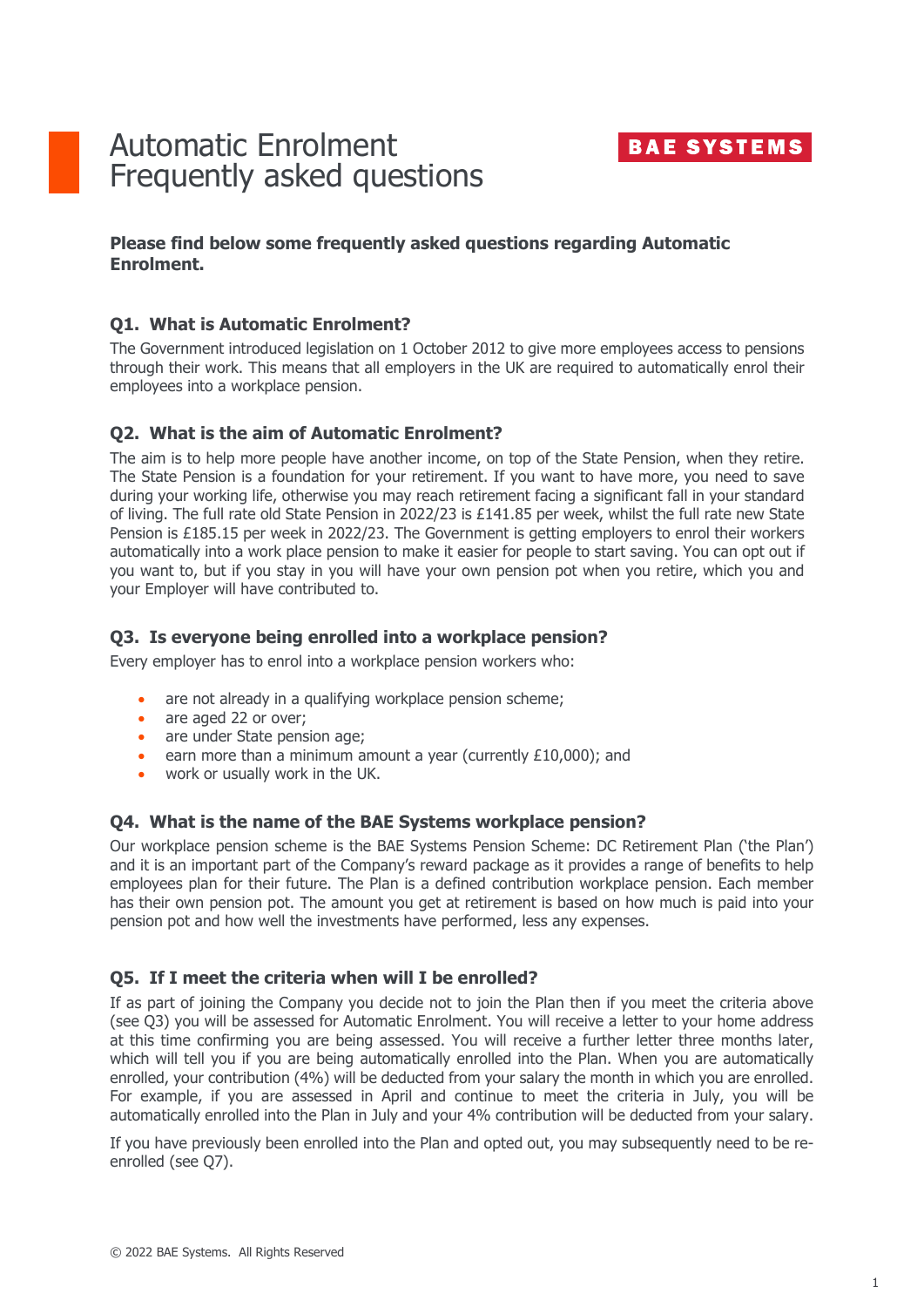# **Q6. What if I don't meet the criteria to be enrolled?**

If you do not meet the criteria listed under Q3 following the assessment, you will not be automatically enrolled into the Plan. However, you have the right to opt in and join the Plan if you want to. Please refer to Q10 for details of how you can opt in and join the Plan.

# **Q7. How often will BAE Systems check if I should be automatically enrolled?**

We must continually monitor employees. It is a legal requirement that anyone who opts out or stops making payments will be automatically enrolled back into the Plan at a later date (every three years). This is because your circumstances may have changed and it may be the right time for you to start saving. We will contact you when this happens, and you can opt out again if it is still not right for you. The last re-enrolment exercise took place on 1 April 2022, with the next exercise taking place on 1 April 2025.

### **Q8. I am younger than age 22. If I do not join the Plan now, what happens when I reach age 22?**

If you are earning more than the required amount (currently  $£10,000$  a year,  $£833$  a month) when you reach age 22, you will automatically be enrolled into the Plan. We will write to you to give you all the information you need. You can choose to opt out of the Plan if you want to, but if you stay in you will have your own pension pot when you retire. BAE Systems and you will pay into it every month. The money in your pension pot will belong to you, even if you leave us in the future. You can join the Plan at any time if you want to - please see Q10.

# **Q9. I do not earn more than £10,000 a year (£833 a month). If I earn more in the future, what will happen?**

As soon as you start to earn more than the required amount, you will be automatically enrolled into the Plan so long as you are aged 22 or over, are under State pension age, and work or usually work in the UK. If this happens, we will write to you again to give you all the information you need. You can choose to opt out of the Plan if you want to, but if you stay in you will have your own pension pot when you retire. BAE Systems and you will pay into it every month. The money in your pension pot will belong to you, even if you leave us in future. You can join the Plan at any time if you want to - please see Q10.

# **Q10. What do I do if I want to opt into the Plan?**

You need to download and complete an 'Opt In Application form' which can be found on the pension website at [baesystems.com/pensions](https://www.baesystems.com/en-pensions/non-members/i-already-work-for-the-company) under the 'Non Members' section. This form needs to be returned to the Employee Service Centre as instructed on the form. If you are unable to download a copy of the form, please contact the Employee Service Centre. If you do not have access to the Employee Service Centre please email [baesystemshr@baesystems.com](mailto:baesystemshr@baesystems.com) or call 0208 068 2868 and a copy of the form will be sent to you.

#### **Q11. I know I want to opt out, can I do it now?**

The Company has to enrol you into the Plan if you meet the criteria as set out in Q3 when you are assessed. You can only opt out once you have been automatically enrolled, you cannot opt out before then. This means that contributions will have to be deducted from your pay in the month you are automatically enrolled.

# **Q12. How do I opt out?**

You will receive a letter to your home address confirming that you have been enrolled into the Plan. At this time, to opt out you will need to download and complete an 'Automatic Enrolment Opt Out form' within a month of you being notified by letter that you have been automatically enrolled into the Plan.